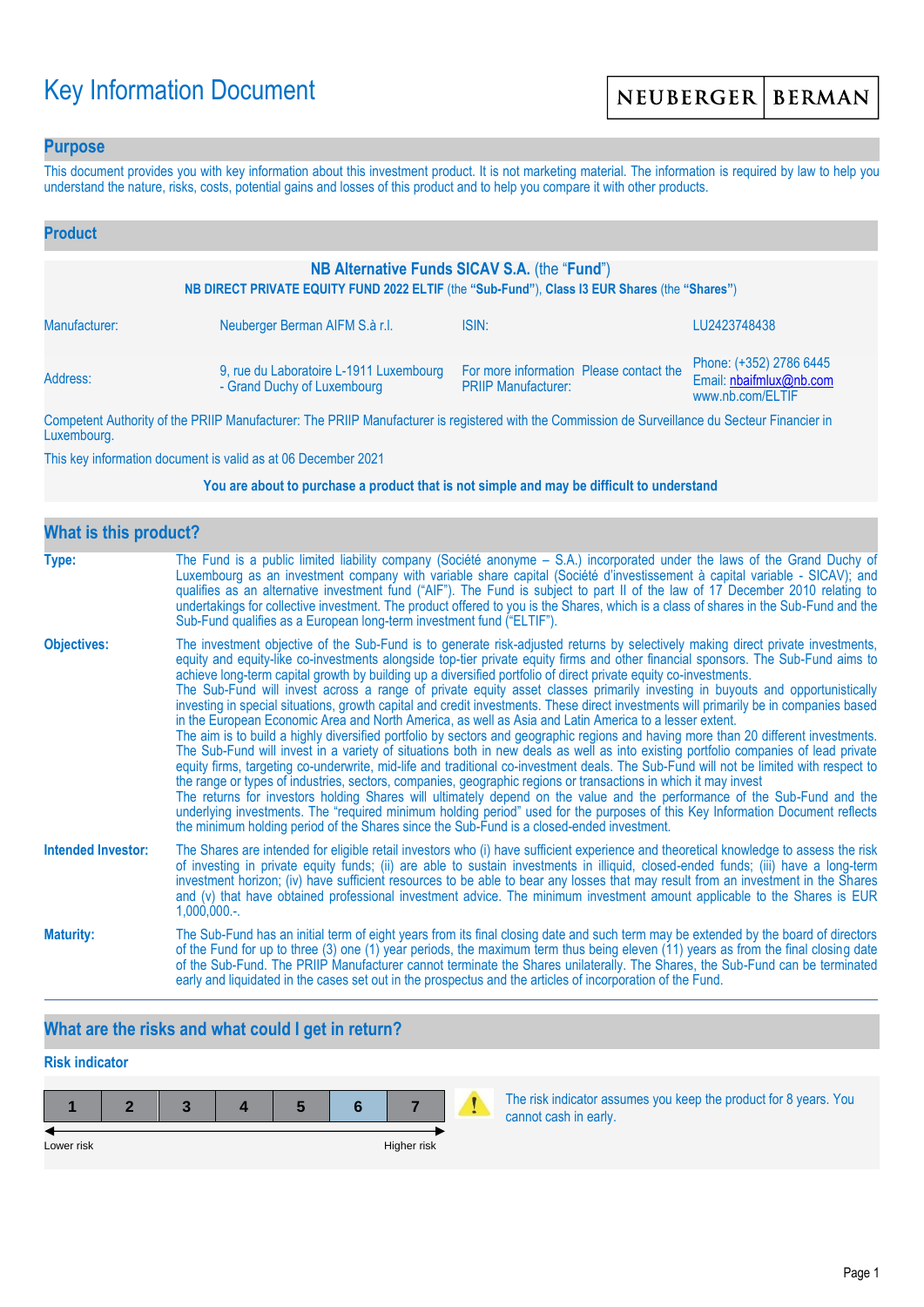The summary risk indicator ("SRI") is a guide to the level of risk of this product compared to other products. It shows how likely it is that the product will lose money because of movements in the markets or because we are not able to pay you. We have classified this product as class 6 out of 7, which is a high risk class. This rates the potential losses from future performance at a high-level, and poor market conditions impact the capacity of the Sub-Fund to pay you. **Be aware of currency risk. In some circumstances, you may receive payments in a different currency, so the final return you will get may depend on the exchange rate between** 

#### **the two currencies. This risk is not considered in the indicator shown above.**

If the currency of the Shares is different from the currency of the Sub-Fund, exchange rate fluctuations will affect the return on investment. Also, the Sub-Fund will make investments in different currencies. This product does not include any protection from future market performance so you could lose some or all of your investment. If the Sub-Fund is not able to pay you what is owed, you could lose your entire investment.

#### **Performance Scenarios**

**Market developments in the future cannot be accurately predicted. The scenarios shown are only an indication of some of the possible outcomes based on recent returns. Actual returns could be lower.**

| Investment 10 000 EUR        |                                              |               |
|------------------------------|----------------------------------------------|---------------|
| <b>Scenarios</b>             | 8 years<br>(minimum required holding period) |               |
| <b>Stress Scenario</b>       | What you might get back after costs          | 7732.83 EUR   |
|                              | Average return each year                     | $-3.16%$      |
| <b>Unfavourable Scenario</b> | What you might get back after costs          | 14 877.75 EUR |
|                              | Average return each year                     | 5.09%         |
| <b>Moderate Scenario</b>     | What you might get back after costs          | 17 409.27 EUR |
|                              | Average return each year                     | 7.18%         |
| <b>Favourable Scenario</b>   | What you might get back after costs          | 20 156,30 EUR |
|                              | Average return each year                     | 9.16%         |

This table shows the money you could get back over the next 8 years (recommended holding period), under different scenarios, assuming that you invest 10 000 EUR. The scenarios shown illustrate how your investment could perform. You can compare them with the scenarios of other products. The scenarios presented are an estimate of future performance based on evidence from the past on how the value on this investment varies, and are not an exact indicator. What you get will vary depending on how the market performs and how long you keep the product. The stress scenario shows what you might get back in extreme market circumstances, and it does not take into account the situation where we are not able to pay you. The figures shown include all the costs of the product itself, but may not include all the costs you pay to your advisor or distributor. The figures do not take into account your personal tax situation, which may also affect how much you get back.

#### **What happens if Neuberger Berman AIFM S.à r.l. is unable to pay out?**

Losses are not covered by an investor's compensation or guaranteed scheme. The investor may not face a financial loss due to the default of the PRIIP Manufacturer.

Brown Brothers Harriman (Luxembourg) S.C.A (the "Depositary") will perform safekeeping duties for the Fund's assets. In the event of the insolvency of the PRIIP Manufacturer, the Fund's assets in the safekeeping of the Depositary will not be affected. However, in the event of the Depositary's insolvency, or someone acting on its behalf, the Fund may suffer a financial loss. However, this risk is mitigated to a certain extent by the fact the Depositary is required by law and regulation to segregate its own assets from the assets of the Fund. The Depositary will also be liable to the Fund and the investors for any loss arising from, among other things, its negligence, fraud or intentional failure properly to fulfil its obligations (subject to certain limitations).

#### **What are the costs?**

The Reduction In Yield ("RIY") shows what impact the total costs you pay will have on the return you might receive and may reduce the growth of your investment ("Impact on Return"). The total costs take into account one-off, ongoing and incidental costs. The amounts shown below are the cumulative costs of the product itself, at the recommended holding periods. The figures assume that you invest 10 000 EUR. The figures are estimates and may change in the future.

#### **Costs over Time**

The person selling you or advising you about this product may charge you other costs. If so, this person will provide you with information about these costs, and should show you the impact that all costs will have on your investment over time.

| Investment 10 000 EUR           | If you cash in after 8 years |
|---------------------------------|------------------------------|
| <b>Total costs</b>              | 2 632.00 EUR                 |
| Impact on return (RIY) per year | 3.29%                        |